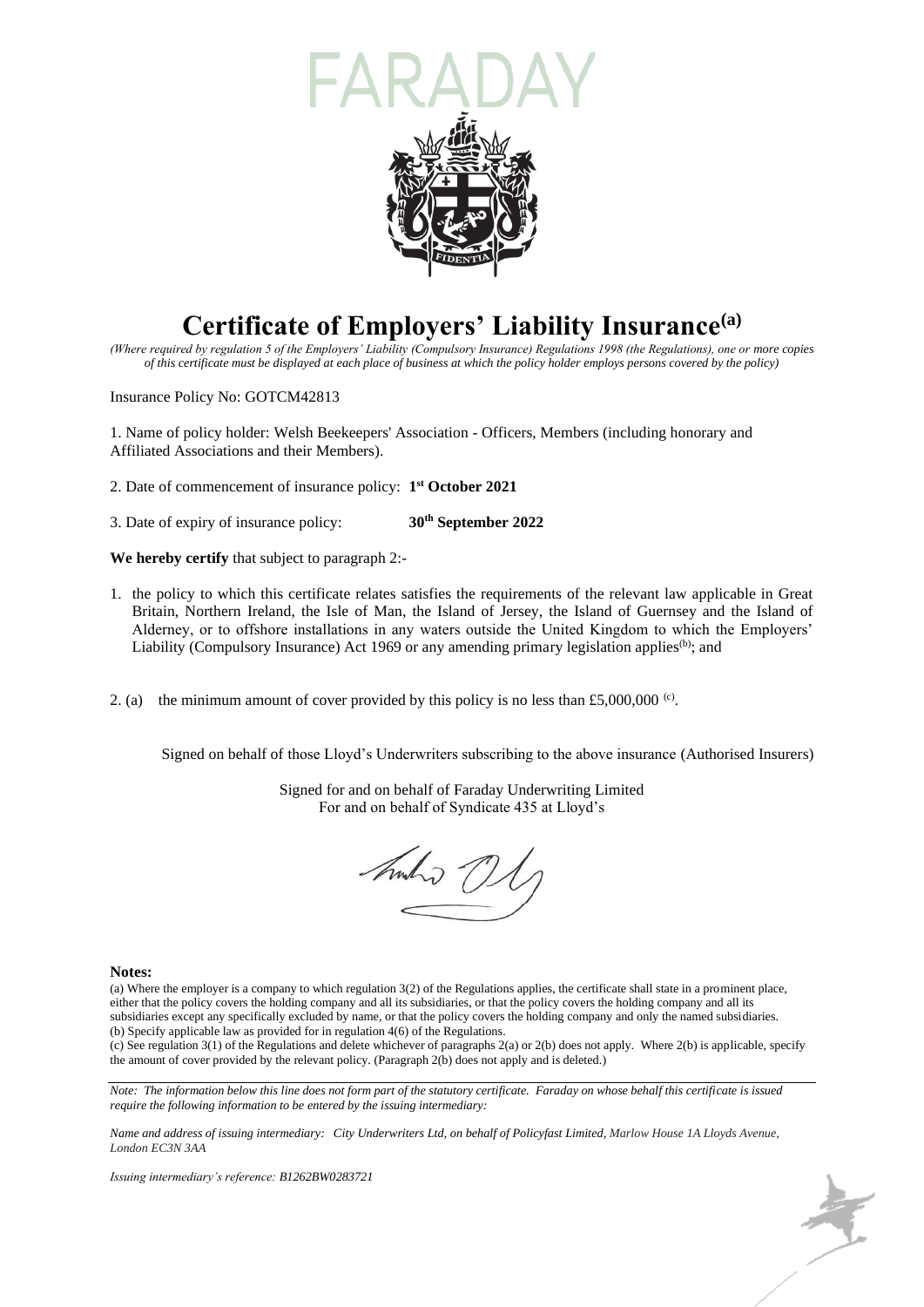*(if different from the Policy Number stated above)*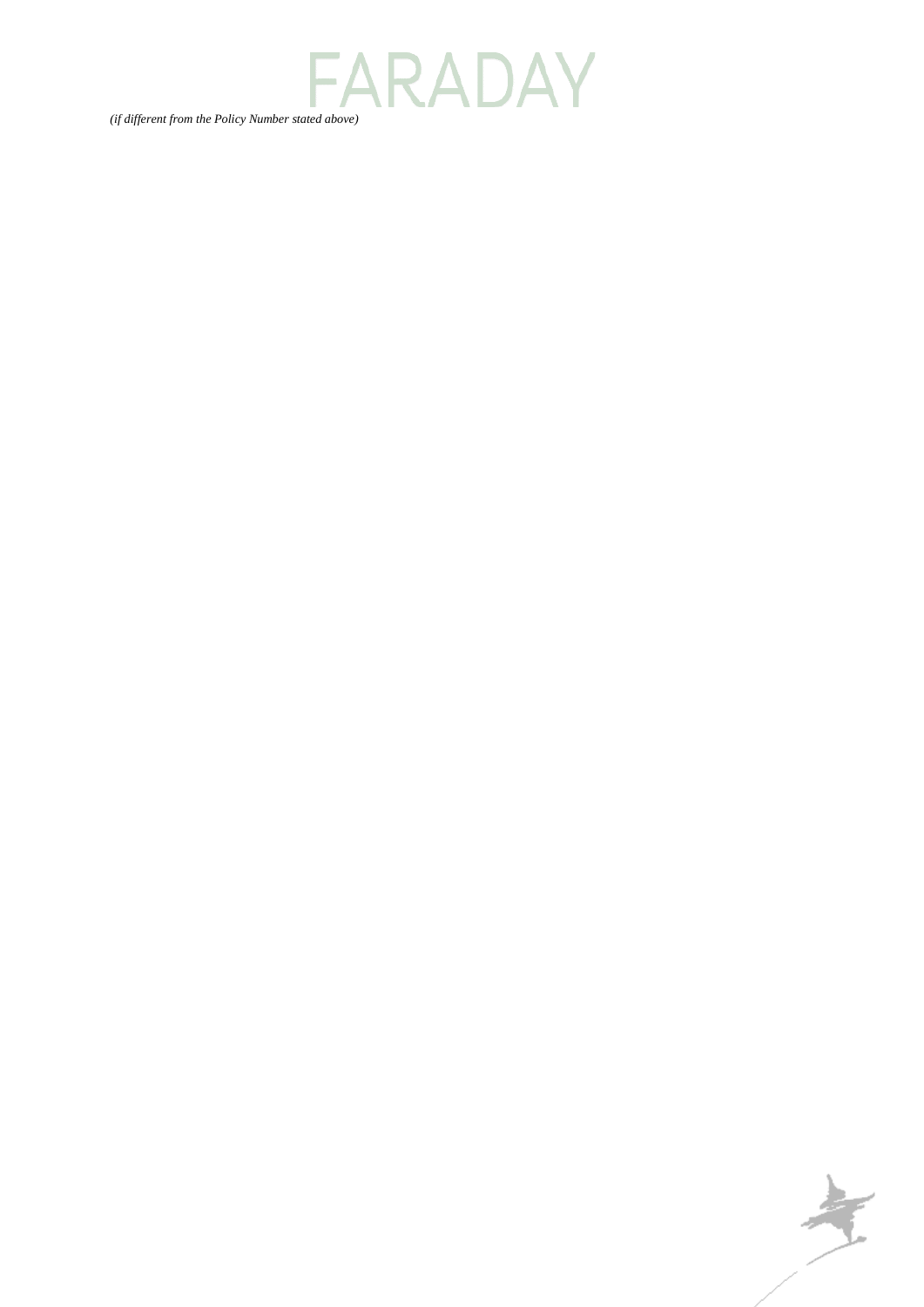

## **COMBINED LIABILITY CERTIFICATE SCHEDULE**

This Document is issued by City Underwriters Ltd on behalf of Policyfast Ltd in accordance with the authorisation granted to them under the Binding Authority Agreement with the Unique Market Reference stated within this Certificate and/or Schedule

| <b>Contract Numbers:</b>                       | <b>Employers', Public and Products Liability:</b>                                                                                                                                                                                                                                 | B1262BW0283720             |             |
|------------------------------------------------|-----------------------------------------------------------------------------------------------------------------------------------------------------------------------------------------------------------------------------------------------------------------------------------|----------------------------|-------------|
|                                                | <b>Faraday Underwriting Ltd</b>                                                                                                                                                                                                                                                   |                            |             |
|                                                | <b>Legal Expenses:</b>                                                                                                                                                                                                                                                            | 508137                     |             |
|                                                | <b>HDI Global Specialty SE</b>                                                                                                                                                                                                                                                    |                            |             |
| <b>Certificate Number:</b>                     | TL/COVPE32801                                                                                                                                                                                                                                                                     |                            |             |
| <b>Introducing Agent:</b>                      | Coversure Insurance, City Office                                                                                                                                                                                                                                                  |                            |             |
|                                                |                                                                                                                                                                                                                                                                                   |                            |             |
|                                                | Welsh Beekeepers' Association - Officers, Members (including honorary and                                                                                                                                                                                                         |                            |             |
| The Insured:<br>Address:                       | Affiliated Associations and their Members).                                                                                                                                                                                                                                       |                            |             |
|                                                | Penrhos, Llanfaglan, Caernarfon, Gwynedd, LL54 5RB<br>Beekeepers Association and Sale of Bee Related Products including                                                                                                                                                           |                            |             |
| The Business:                                  | Creams/Balms and Salves made from Products of the Hive                                                                                                                                                                                                                            |                            |             |
|                                                |                                                                                                                                                                                                                                                                                   |                            |             |
| <b>Effective Date:</b>                         | 01/10/2021                                                                                                                                                                                                                                                                        | Premium Type: Annual       |             |
| <b>Reason For Issue:</b>                       | Renewal                                                                                                                                                                                                                                                                           |                            |             |
| <b>Period of Insurance:</b>                    | From:<br>01 October 2021                                                                                                                                                                                                                                                          |                            |             |
|                                                | To:<br>30 September 2022                                                                                                                                                                                                                                                          | both dates inclusive       |             |
|                                                | And any subsequent period for which an agreed Renewal Premium has been accepted by the Insurers.                                                                                                                                                                                  |                            |             |
| The Excess:                                    | £500 each and every loss in respect of third party property damage                                                                                                                                                                                                                |                            |             |
|                                                |                                                                                                                                                                                                                                                                                   |                            |             |
| Section 1 - Employers' Liability               |                                                                                                                                                                                                                                                                                   | <b>Operative:</b>          | Yes         |
|                                                | limit of indemnity:                                                                                                                                                                                                                                                               |                            | £10,000,000 |
|                                                | any one occurrence                                                                                                                                                                                                                                                                |                            |             |
|                                                | inclusive of costs, fees and expenses                                                                                                                                                                                                                                             |                            |             |
| <b>Section 2 - Public Liability</b>            |                                                                                                                                                                                                                                                                                   | <b>Operative:</b>          | <b>Yes</b>  |
|                                                | limit of indemnity:                                                                                                                                                                                                                                                               |                            | £5,000,000  |
|                                                | any one occurrence, or series of occurences arising from one event and                                                                                                                                                                                                            |                            |             |
|                                                | unlimited in the aggregate in the Policy Period                                                                                                                                                                                                                                   |                            |             |
|                                                |                                                                                                                                                                                                                                                                                   |                            |             |
| <b>Section 3 - Products Liability</b>          |                                                                                                                                                                                                                                                                                   | Operative:                 | <b>Yes</b>  |
|                                                | limit of indemnity:                                                                                                                                                                                                                                                               |                            | £5,000,000  |
|                                                | any one occurrence and in all during the Policy Period                                                                                                                                                                                                                            |                            |             |
|                                                |                                                                                                                                                                                                                                                                                   |                            |             |
|                                                |                                                                                                                                                                                                                                                                                   |                            | No          |
|                                                | <b>Section 4 - Environmental Impairment Liability</b><br>limit of indemnity                                                                                                                                                                                                       | Operative:                 | Not Insured |
|                                                | any one claim and in all during the Policy Period                                                                                                                                                                                                                                 |                            |             |
|                                                | <b>Retroactive Date</b>                                                                                                                                                                                                                                                           |                            |             |
|                                                |                                                                                                                                                                                                                                                                                   |                            |             |
| <b>Legal Expenses:</b>                         |                                                                                                                                                                                                                                                                                   | Operative:                 | Yes         |
|                                                | Limit of Indemnity:                                                                                                                                                                                                                                                               |                            | £100,000    |
| ARAG on-line Legal Services:                   | www.arag.co.uk/docs                                                                                                                                                                                                                                                               | Voucher Code: EC426C378CB8 |             |
|                                                | <b>Conditions, Exclusions, Extensions and Warranties Applicable:</b>                                                                                                                                                                                                              |                            |             |
|                                                | L139 Communicable Infectious Disease Exclusion                                                                                                                                                                                                                                    |                            |             |
| L137 Disclosure And Barring Service            |                                                                                                                                                                                                                                                                                   |                            |             |
|                                                | L97 Personal Protective Equipment Condition                                                                                                                                                                                                                                       |                            |             |
| L71 Hazardous Work Exclusion                   |                                                                                                                                                                                                                                                                                   |                            |             |
|                                                |                                                                                                                                                                                                                                                                                   |                            |             |
|                                                |                                                                                                                                                                                                                                                                                   |                            |             |
|                                                |                                                                                                                                                                                                                                                                                   |                            |             |
| <b>Liability Premium:</b>                      | £2,342.34                                                                                                                                                                                                                                                                         |                            |             |
| <b>Legal Expenses Premium:</b>                 | £42.50                                                                                                                                                                                                                                                                            |                            |             |
| <b>Insurance Premium Tax (IPT):</b>            | £286.18                                                                                                                                                                                                                                                                           |                            |             |
| <b>CUL Policy Fee:</b>                         | £50.00<br>£2,721.02                                                                                                                                                                                                                                                               |                            |             |
| <b>Total Payable:</b>                          |                                                                                                                                                                                                                                                                                   |                            |             |
|                                                |                                                                                                                                                                                                                                                                                   |                            |             |
|                                                | Where the premium is calculated on the statements and estimates furnished by You, You shall keep an accurate record of all relevant<br>particulars and shall allow Us to inspect such record at any reasonable time and shall within one month of the expiry of the Policy Period |                            |             |
|                                                | furnish Us such information as We require for such expired period and the premium for such period shall thereupon be adjusted by Us                                                                                                                                               |                            |             |
|                                                | and the difference be paid by or allowed to You as the case may be subject to any agreed minimum premium.                                                                                                                                                                         |                            |             |
|                                                |                                                                                                                                                                                                                                                                                   |                            |             |
| This schedule replaces any previous schedule.  | Examined and in witness whereof I, being duly authorised by Insurers, have hereunder subscribed my name on their behalf.                                                                                                                                                          |                            |             |
|                                                |                                                                                                                                                                                                                                                                                   |                            |             |
|                                                |                                                                                                                                                                                                                                                                                   |                            |             |
| Issued on behalf of Insurers by Policyfast Ltd |                                                                                                                                                                                                                                                                                   | 07 October 2021            |             |